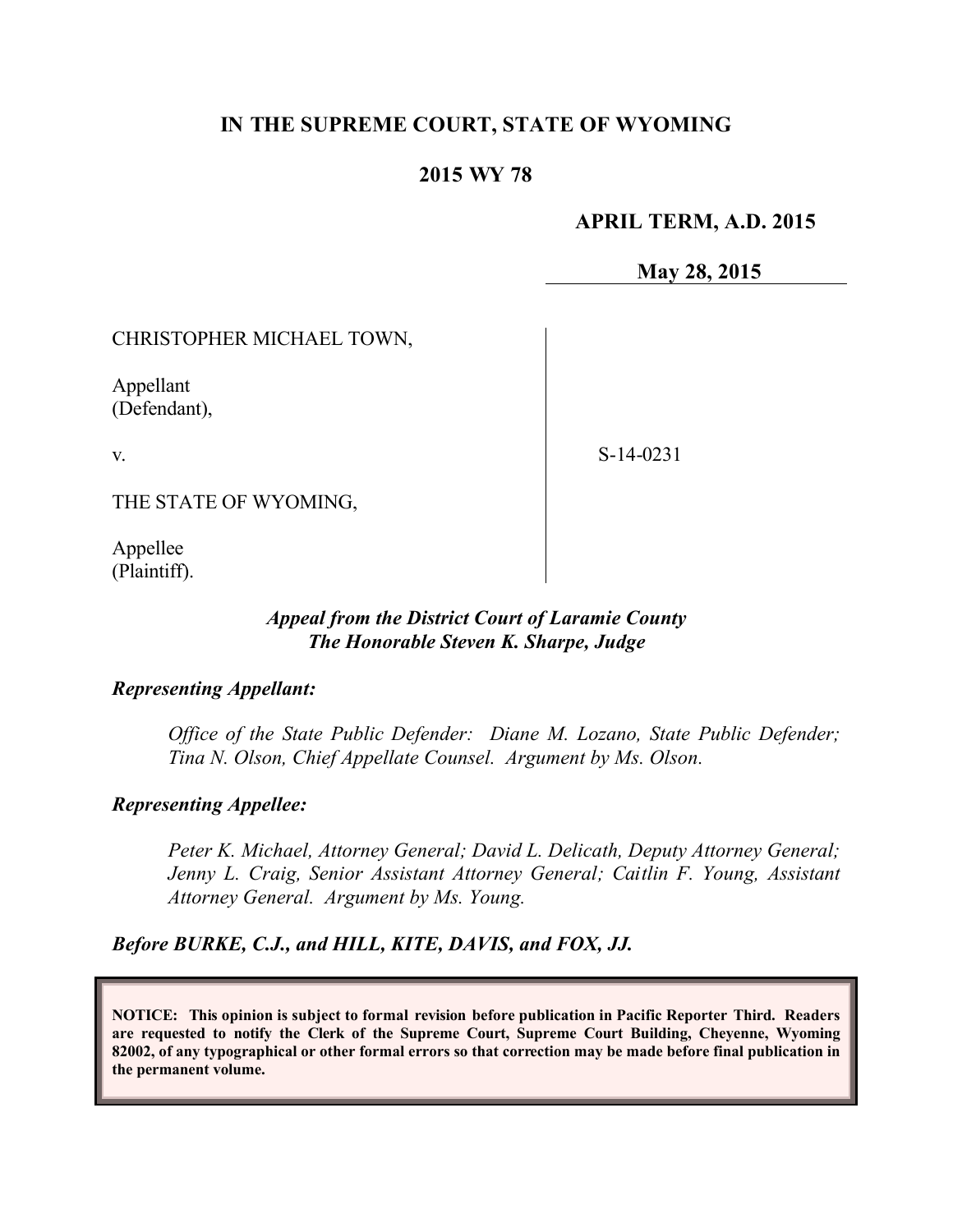# **BURKE, Chief Justice.**

[¶1] Appellant, Christopher Town, pled guilty to second degree murder, and was sentenced to serve 75 years to life in prison. He appeals, claiming the district court considered improper evidence in determining his sentence. We affirm.

### *ISSUES*

[¶2] Appellant raises two issues:

- 1. Did plain error occur when statements were allowed during sentencing that were not proper victim impact statements?
- 2. Did the trial court err in allowing the State to present evidence at sentencing in violation of W.R.Cr.P. 32?

# *FACTS*

[¶3] On October 3, 2013, the State filed an information charging Appellant with the first degree murder of his estranged wife. In the accompanying Affidavit of Probable Cause, a Cheyenne police detective stated that at approximately 9:00 p.m. on the previous night, a man called 911 and said he had shot and killed his wife. The police arrived at the residence and found Appellant outside. Inside, they discovered the body of Appellant's wife, Crystal Town, a firearm, and empty ammunition casings. A medical response team confirmed that Ms. Town was dead. Appellant remained outside with law enforcement personnel, and was overheard saying "I hurt my family," and "I apologize for what I did." Appellant was arrested and jailed.

[¶4] Police also located Appellant's ten-year-old daughter, M.T., outside of the residence. According to the affidavit, M.T. was interviewed at the police department. She told the officers she had been at the residence with Appellant, waiting for her mother to come get her. After arriving, Ms. Town and Appellant argued. M.T. said Appellant pulled a gun out of his pocket and shot her mother several times.

[¶5] The detective spoke with Appellant's mother shortly after the incident. She reported that Appellant was upset and frustrated by his ongoing divorce. She explained that Appellant wanted to get back together, while Ms. Town was moving forward with the divorce.

[¶6] At his arraignment, Appellant pled not guilty and not guilty by reason of mental illness. Before trial, Appellant reached a plea agreement with the State. Appellant agreed to plead guilty to an amended charge of second degree murder and the State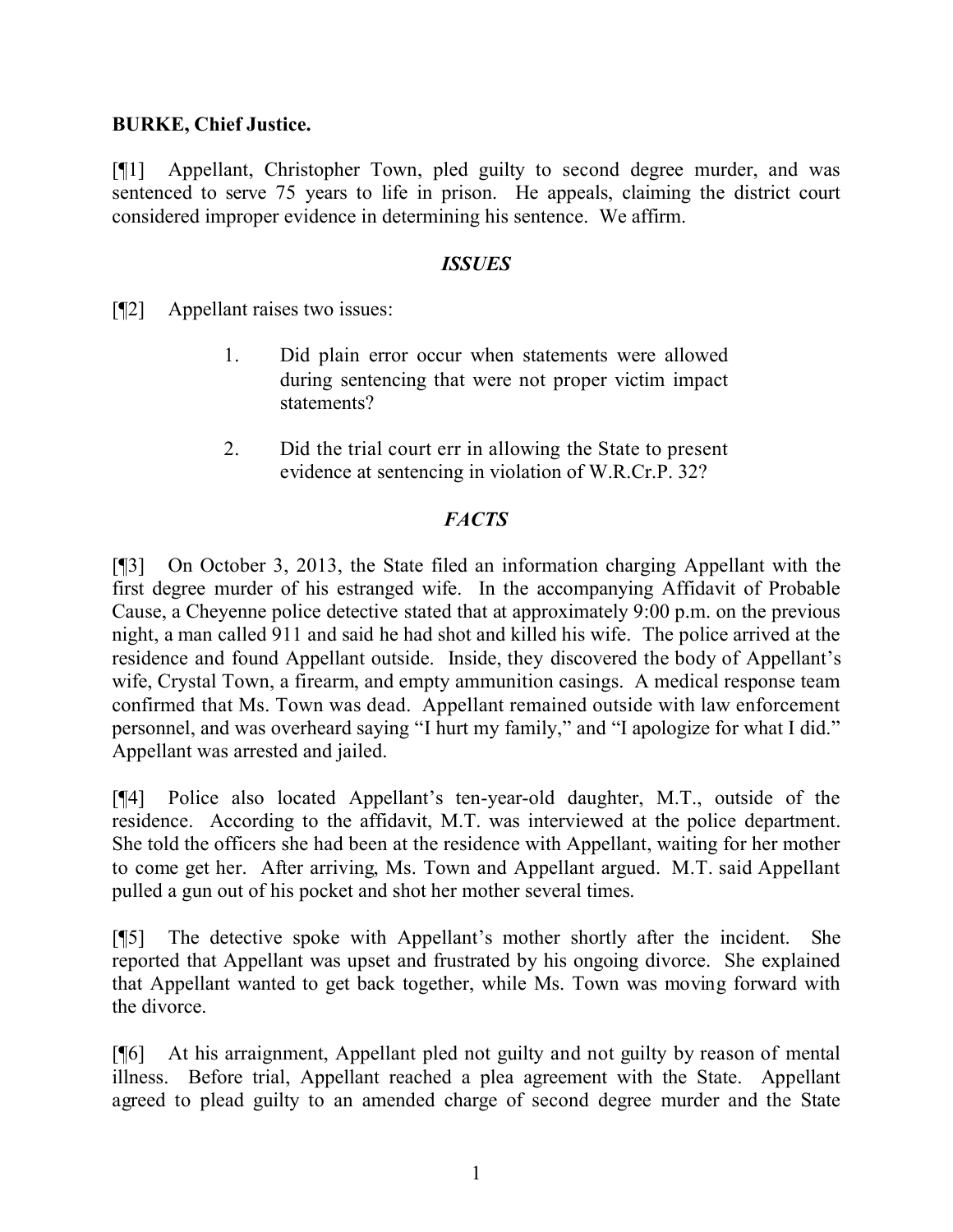agreed to dismiss the charge of first degree murder. There was no agreement on a recommended sentence. When Appellant offered his guilty plea, the district court questioned him to ascertain a factual basis for the plea. Appellant explained: "Basically, my wife had come home to pick up our daughter. There was a heated discussion, argument; and I shot her. . . . I pulled out the pistol, and I shot her five times, four times." The district court accepted the plea of guilty to the charge of second degree murder.

[¶7] At the sentencing hearing, the district court indicated that it had reviewed the presentence report, which included several victim impact statements, and asked if Appellant had any objections to the contents of the report. Appellant said he did not. A friend of Appellant, Appellant's mother, and Appellant presented oral statements to the Court. A letter from Appellant's sister was read aloud. Six individuals provided verbal statements to the court during the State's presentation. The State also called a police detective as a witness. He provided additional information regarding the crime and, through him, the State introduced additional evidence. Appellant did not object to this procedure or any of the evidence presented. Appellant's counsel urged the Court to impose a sentence of 20 to 50 years. The State recommended a sentence of 75 years to  $l$ ife $\frac{1}{2}$ 

[¶8] In its remarks, the district court noted mitigating factors it had considered, including Appellant's "minimal criminal history," and his acceptance of responsibility for the crime. It concluded, however, that "the aggravating factors in this case vastly outweigh the mitigating factors." It observed that Appellant "took the life of a completely innocent victim for no apparent reason that the Court can see other than the fact that she had filed for a divorce against you." Further, the district court stated,

> [Y]ou committed this violent and brutal murder in front of your own daughter. She will certainly carry that horrible memory with her for the rest of her life, the recollection of seeing her own father firing multiple shots again and again into her mother as she either fell to or lay on the floor.

> The damage that you have inflicted upon your own daughter, to this Court, is incomprehensible and is an extraordinarily aggravating factor in the Court's opinion.

 $1$  The statutory penalty for second degree murder is a minimum of twenty years and a maximum of life. Wyo. Stat. Ann. § 6-2-104 (LexisNexis 2013).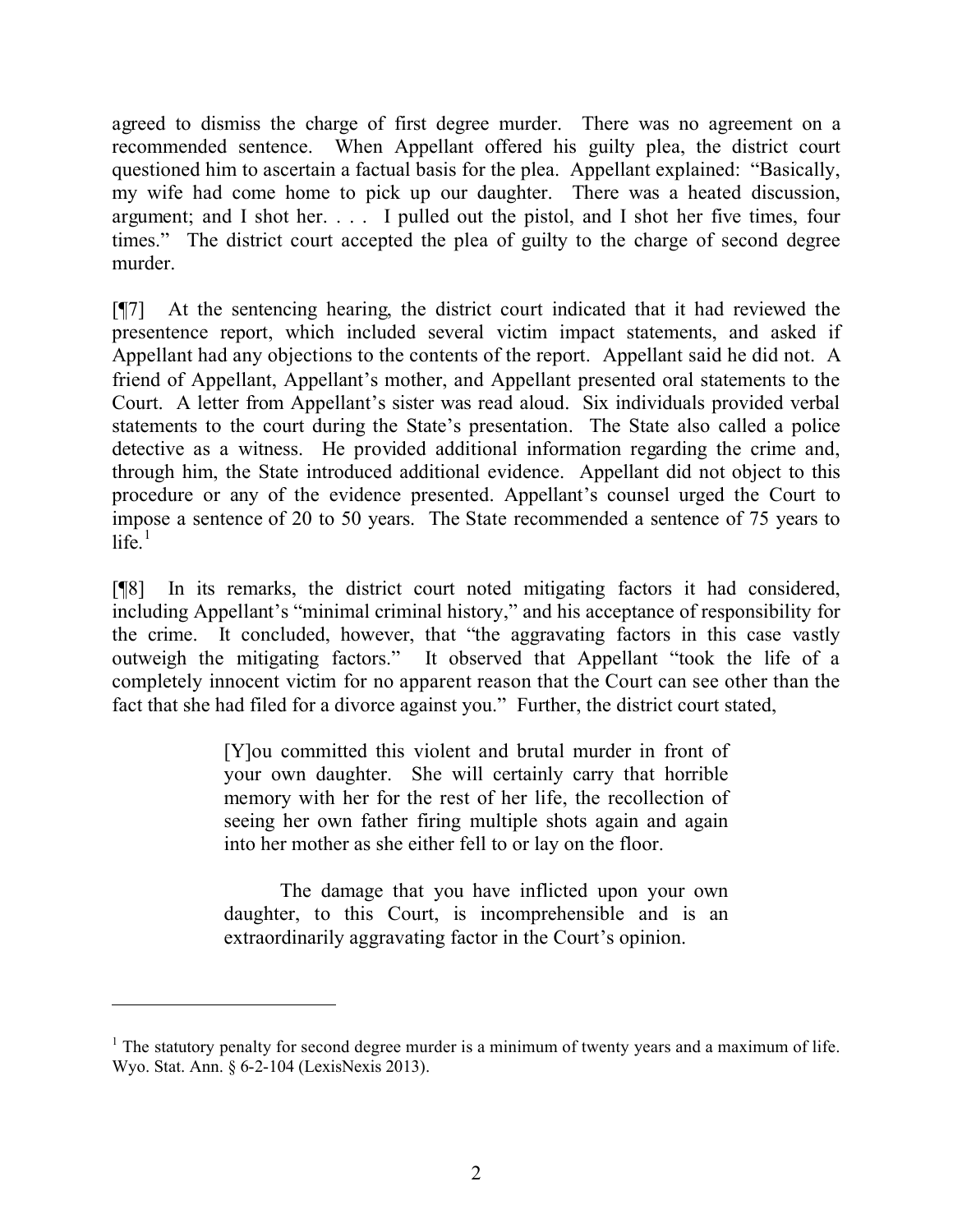The district court accepted the State's recommendation, and imposed a sentence of 75 years to life. Appellant challenges that decision in this appeal.

### *DISCUSSION*

[¶9] In his first issue, Appellant contends that several persons who made statements on behalf of the State during the sentencing hearing do not meet the statutory definition of victims. He claims that the district court should not have considered these statements in determining his sentence. Appellant did not object to the statements during the sentencing hearing. Accordingly, we review for plain error. *Joreski v. State*, 2012 WY 143, ¶ 11, 288 P.3d 413, 416 (Wyo. 2012).

> To establish plain error, the appellant must show 1) the record clearly reflects the incident urged as error; 2) a violation of a clear and unequivocal rule of law; and 3) that he was materially prejudiced by the denial of a substantial right. *Causey v. State*, 2009 WY 111, ¶ 18, 215 P.3d 287, 293 (Wyo. 2009). Under the plain error standard of review, we reverse a district court's decision only if it is so plainly erroneous that the judge should have noticed and corrected the mistake even though the parties failed to raise the issue. *Id.*, **[19, 215 P.3d at 293.**

*Masias v. State*, 2010 WY 81, ¶ 20, 233 P.3d 944, 950 (Wyo. 2010).

[¶10] The statute at issue, Wyo. Stat. Ann. § 7-21-103, entitled "Submission of victim impact statement to sentencing court," reads as follows:

> (a) At any hearing to determine, correct or reduce a sentence, an identifiable victim of the crime may submit, orally, in writing or both, a victim impact statement to the court.

> (b) Any victim impact statement submitted to the court pursuant to this section shall be among the factors considered by the court in determining the sentence to be imposed upon the defendant or in determining whether there should be a correction or reduction of sentence.

> (c) Any failure to comply with the terms of this chapter shall not create a cause for appeal or reduction of sentence for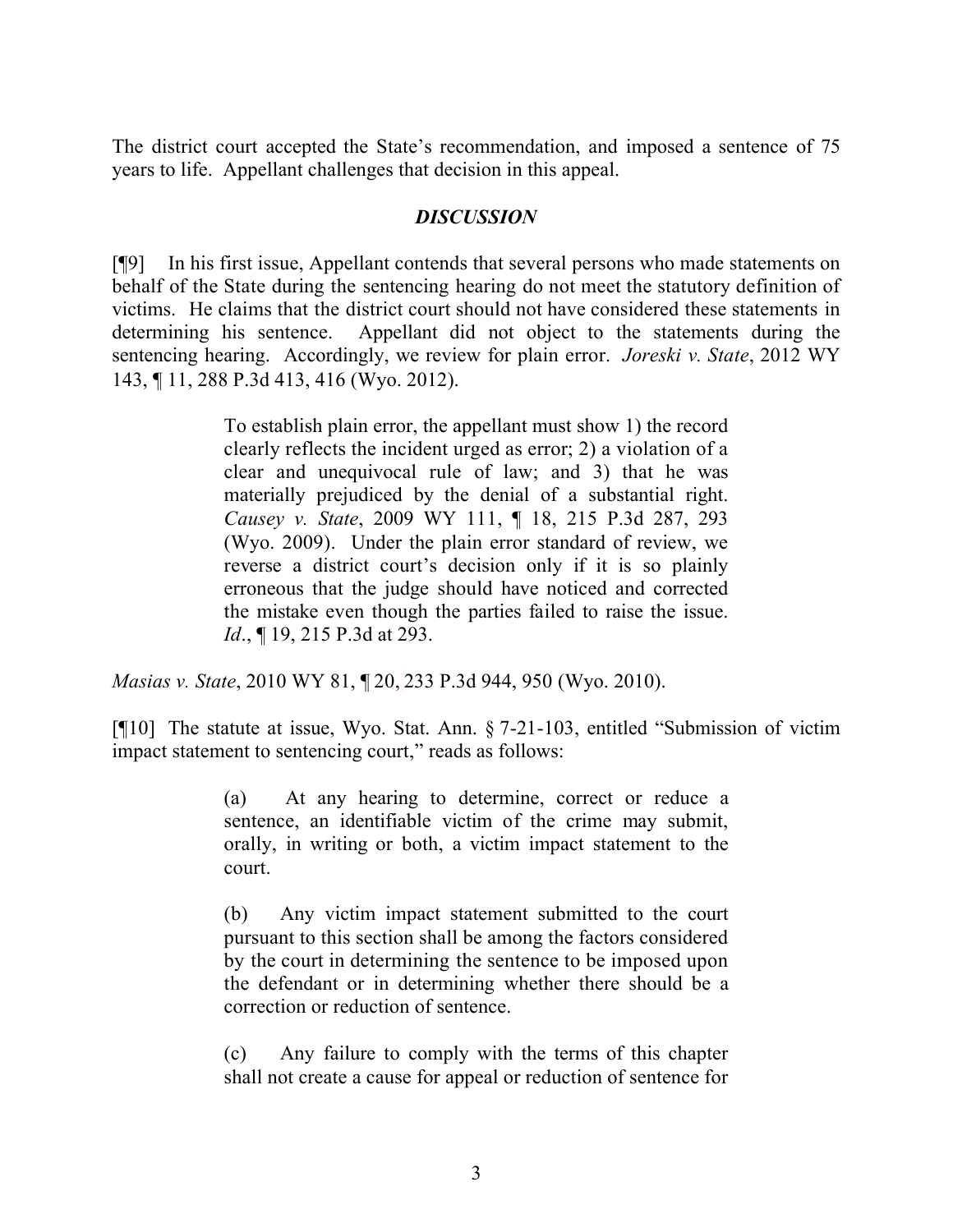the defendant, or a civil cause of action against any person by the defendant.

The term "victim" is defined in Wyo. Stat. Ann.  $\S 7-21-101(a)(iii)$  to mean "an individual who has suffered direct or threatened physical, emotional or financial harm as the result of the commission of a crime or a family member of a minor, incompetent person or a homicide victim." The term "family member" is defined as "a spouse, child, sibling, parent or legal guardian of a victim." Wyo. Stat. Ann. § 7-21-101(a)(ii).

[¶11] Appellant claims that seven of the persons who offered written or verbal victim impact statements during his sentencing hearing were not "victims," largely on the basis that they did not meet the definition of a "family member." He claims that it was plain error for the district court to consider these statements. The State counters that Appellant is overlooking part of the definition of victim: "an individual who has suffered direct or threatened physical, emotional or financial harm as the result of the commission of a crime." Wyo. Stat. Ann. § 7-21-101(a)(iii). The State points out that, based on this part of the definition, we have previously recognized that non-family members may also qualify as victims if they suffered physical, emotional, or financial harm. *Trusky v. State*, 7 P.3d 5, 14 (Wyo. 2000). The State then analyzes the statements challenged by Appellant, and asserts that six of the seven were from "victims" as defined by the statute.

[¶12] Both parties seem to accept the premise that Wyo. Stat. Ann. § 7-21-103 limits the information that may be considered by a sentencing court. An analysis of the text of the statute indicates otherwise. It provides that a victim may give an impact statement to the court, then directs that the impact statement "shall be among the factors considered by the court in determining the sentence." Wyo. Stat. Ann. § 7-21-103(b). We have repeatedly found the word "shall" in a statute to be mandatory. *LM v. Laramie County Dep't of Family Servs.*, 2007 WY 189, ¶ 5, 171 P.3d 1077, 1080 (Wyo. 2007). Thus, the statute gives victims the right to provide an impact statement and mandates that the sentencing court must consider it. The statute does not, however, prohibit the court from considering statements from individuals who do not meet the statutory definition of victim. It does not limit the court's discretion to consider other relevant information when determining a sentence. Further, the directive of subsection (c) that "[a]ny failure to comply with the terms of this chapter shall not create a cause for appeal or reduction of sentence for the defendant" serves to confirm our conclusion that the purpose of this statute is to establish the rights of crime victims, not to protect convicted defendants.

[¶13] This conclusion is consistent with prior cases in which "[w]e have consistently stated that a trial court has broad discretion to consider a wide range of information about the defendant and his crimes in imposing sentence." *Capellen v. State*, 2007 WY 107, ¶ 16, 161 P.3d 1076, 1080 (Wyo. 2007) (citing *Doherty v. State*, 2006 WY 39, ¶ 35, 131 P.3d 963, 974 (Wyo. 2006)); *Swingholm v. State*, 910 P.2d 1334, 1339 (Wyo. 1996). More specifically, in *Mehring v. State*, 860 P.2d 1101 (Wyo. 1993), we explained why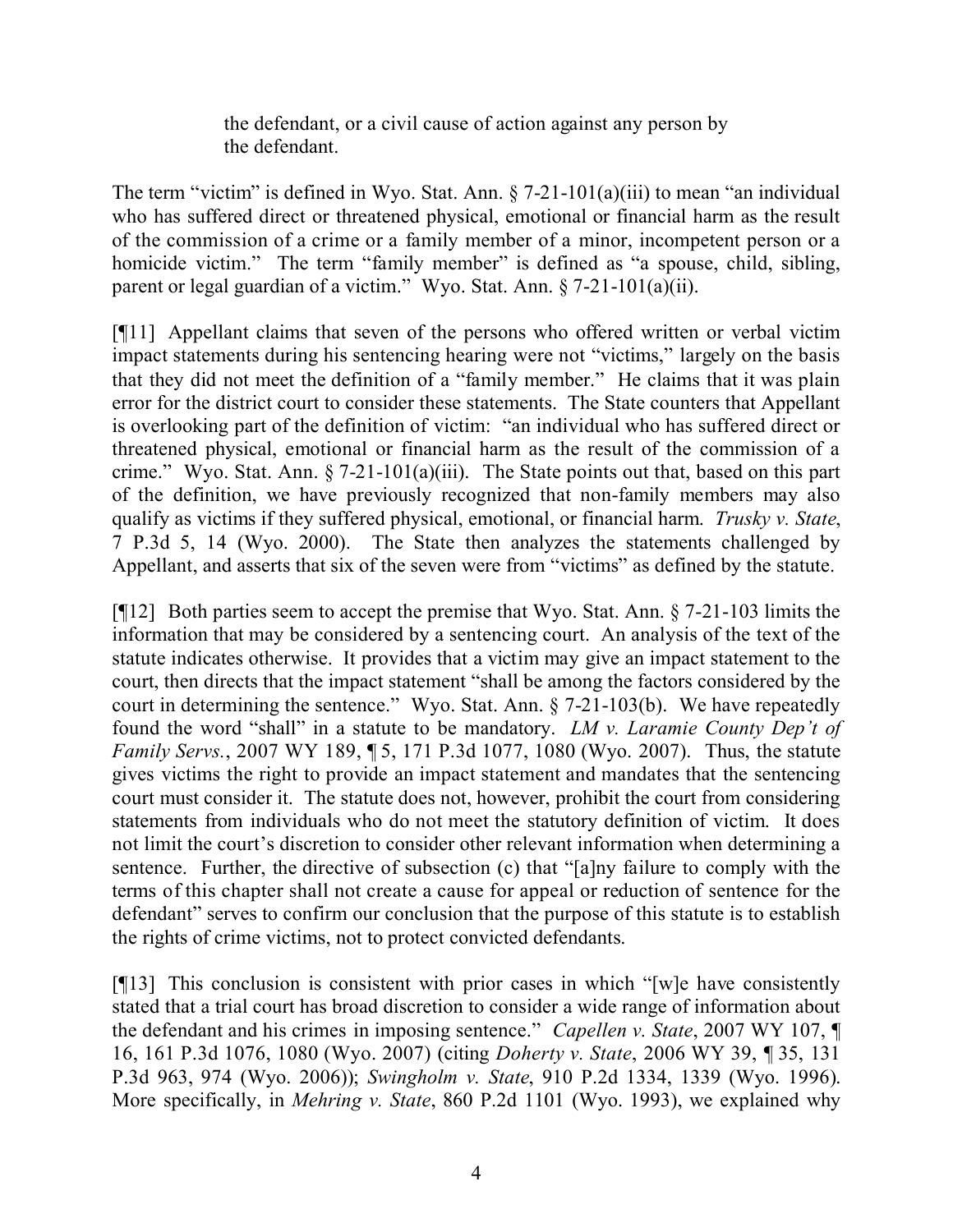victim impact statements can be given only by the victim of the crime for which the defendant is being sentenced, but still recognized that a sentencing court may also consider statements from persons other than the victim.

> The victim impact statement is accorded special status under Wyo. Stat. § 7-21-103, including the right to appear before the sentencing court to offer an oral statement and request restitution. We find in that special status a limitation which confines the victim impact statement to information about a particular crime.  $\ldots$  We hold the purpose of Wyo. Stat. § 7-21-103 is to permit the sentencing court to consider information about the harm caused by the defendant during the commission of the particular crime for which sentence is about to be imposed.

> Our holding does not mean, however, that information about other crimes or convictions unrelated to the particular crime for which sentence is about to be imposed is impermissible. W.R.Cr.P. 32(a) specifically permits information about the prior criminal record of the defendant and his characteristics to be considered by the trial court before imposing sentence. In evaluating character, the trial court, in exercising its discretion, may consider a broad range of reports and information.

*Mehring*, 860 P.2d at 1116. In other words, statutory victims have the right to provide an impact statement to the sentencing court, while others may provide statements at the court's discretion.

[¶14] The Supreme Court of Virginia reached a similar conclusion with regard to victim impact statutes. In *Beck v. Commonwealth*, 484 S.E.2d 898, 904 (Va. 1997), the Court considered its code provision that victims "shall be given the opportunity . . . to prepare a written victim impact statement prior to sentencing of a defendant," that the term "victim" included spouses, parents, and legal guardians of homicide victims, and that the commonwealth was required to get the consent of such "victims" before including their impact statements in sentencing reports for offenses other than capital murder. The appellant asserted "that by limiting the definition of 'victim' in the Act to the 'spouse, parent or legal guardian' of the deceased, the legislature implicitly intended to limit the admissibility of victim impact evidence to that provided by such persons." *Id*. at 905. The Court said there was "no merit to this assertion." *Id*.

[¶15] The Virginia Court said that the Act gave special status to its defined victims by requiring their consent to include their statements in sentencing reports. However,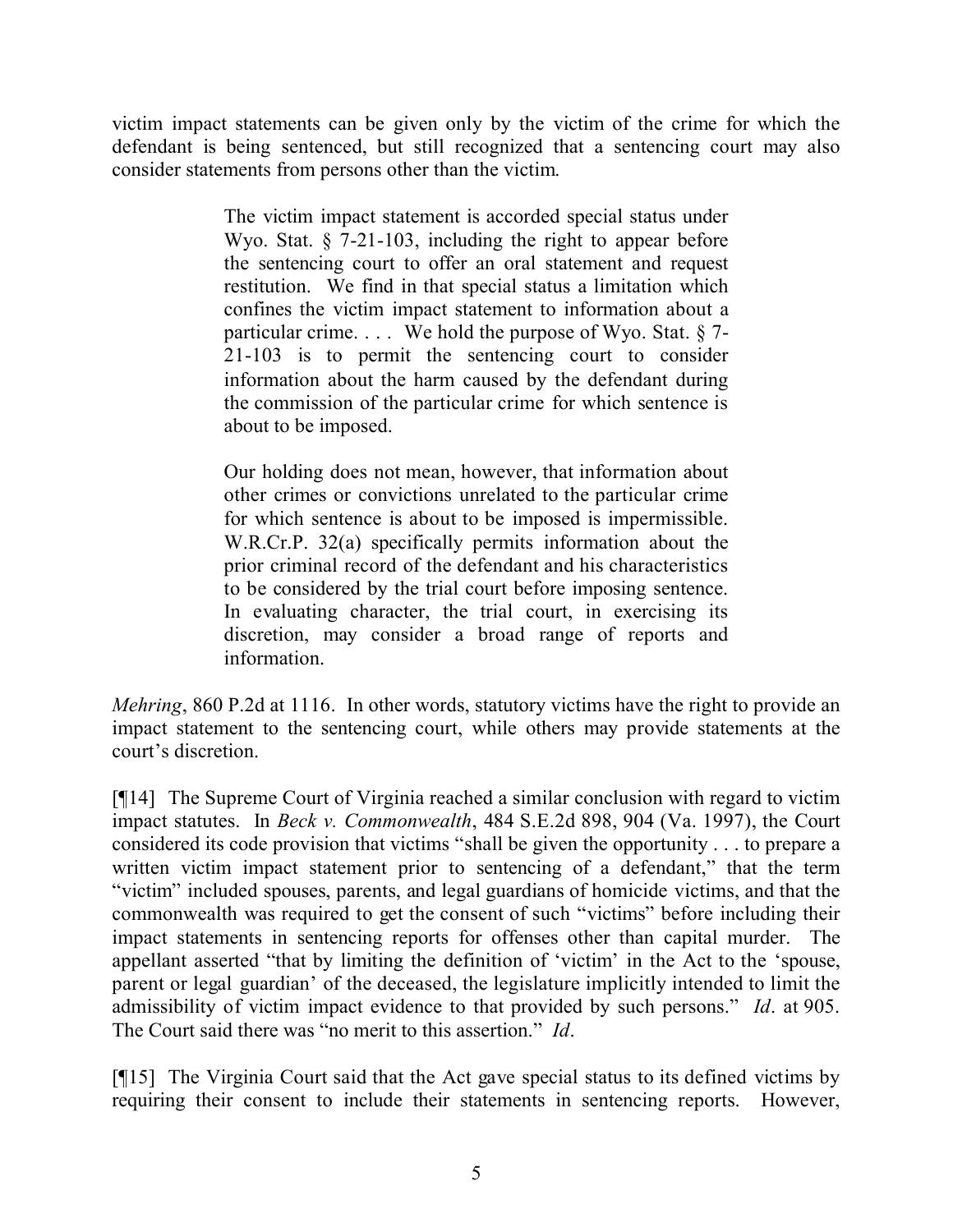nothing in the Act restricted a sentencing court from considering statements from other persons. "Accordingly," the Court held that, "the statutes do not limit evidence of victim impact to that received from the victim's family members. Rather, the circumstances of the individual case will dictate what evidence will be necessary and relevant, and from what sources it may be drawn." *Id*.

[¶16] To support his claim, Appellant relies on our decision in *Bitz v. State*, 2003 WY 140, 78 P.3d 257 (Wyo. 2003). In that case, the appellant was charged with taking indecent liberties with two minors. He pled guilty to one charge, and the other charges were dismissed. At sentencing, the district court considered victim impact statements from both minors. The appellant asserted on appeal that, because the charges relating to one of the minors had been dismissed, she was not a victim as defined by Wyo. Stat. Ann. § 7-21-101(a)(iii). We agreed, stating that "The legislature has clearly limited the admissibility of victim impact statements, as such are defined in the statute, to the victims of the particular crime or crimes for which the defendant is being sentenced." *Bitz*, ¶ 22, 78 P.3d at 263. We reversed and remanded for resentencing, finding "that inclusion of a statutory victim impact statement from someone who, statutorily, was not a victim, was error *under the circumstances of this case.*" *Id.*, 121, 78 P.3d at 262 (emphasis added).

[¶17] The key circumstance of that case was that the district court considered the nonvictim's statement without following the requirements of W.R.Cr.P.  $32(a)(3)(C)$ . That rule requires the district court, when faced with a defendant's objection to any information contained in a presentence investigation report, either to make findings with regard to that information, or to determine that the information will not be taken into account in sentencing. As we explained:

> The basis of the appellant's argument is not that the district court took into account crimes other than the one to which he pled guilty. Indeed, he concedes that we have previously recognized that W.R.Cr.P. 32(a) authorizes the admission at sentencing of criminal history and character evidence. *Mehring*, 860 P.2d at 1116. The appellant's argument is, instead, that by considering "other crime" evidence without making the findings required by W.R.Cr.P.  $32(a)(3)(C)$ , the district court has violated his due process right to be sentenced only on accurate information. *See Swingholm v. State*, 910 P.2d 1334, 1339 (Wyo. 1996); *Mehring*, 860 P.2d at 1117; and *Clouse v. State*, 776 P.2d 1011, 1015 (Wyo. 1989).

*Bitz*, 11, 78 P.3d at 260. We reconfirmed that, "At sentencing, the district court may consider uncharged crimes and other evidence from the PSI so long as the defendant is allowed the opportunity to deny, dispute, or disprove such evidence and so long as the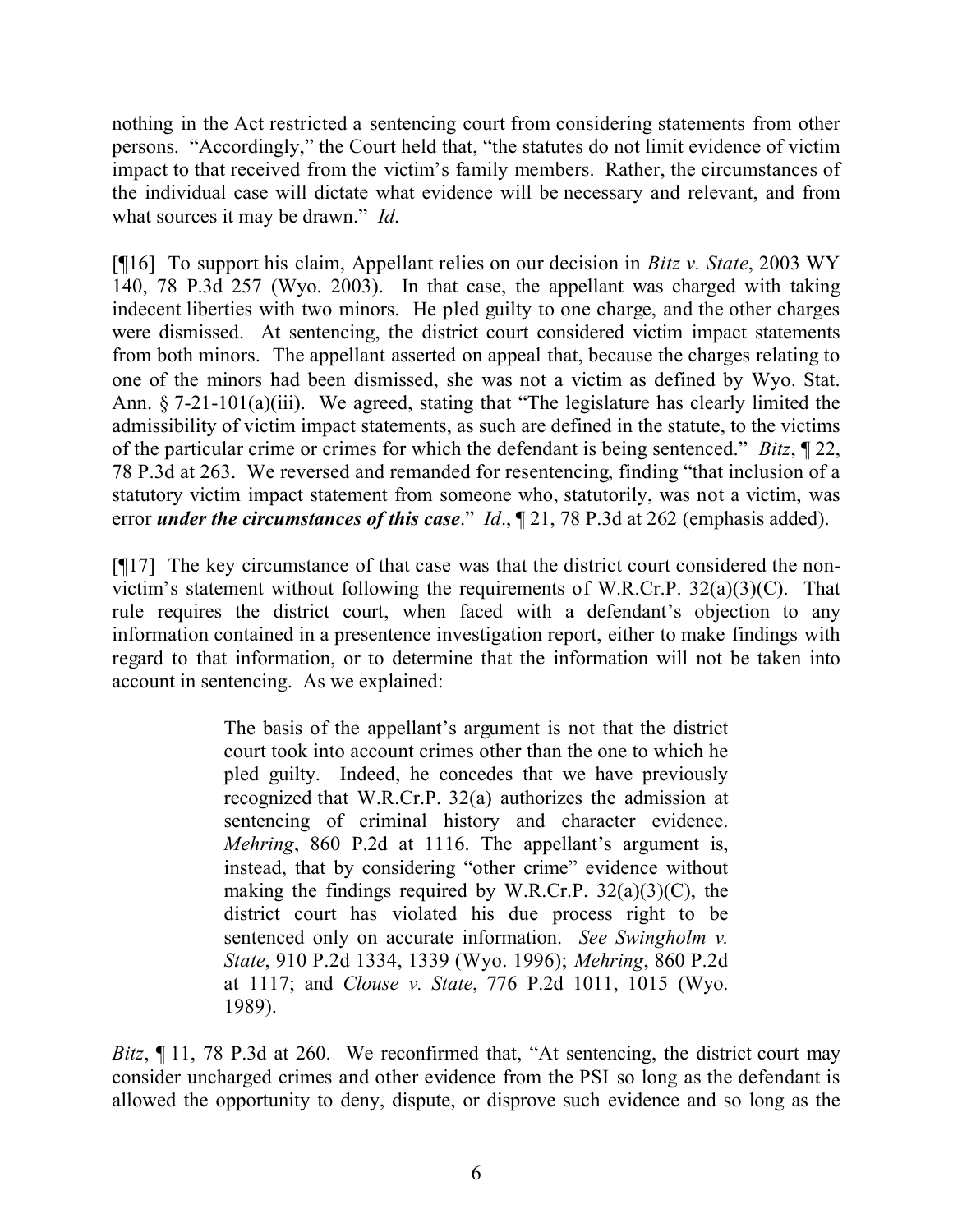district court complies with W.R.Cr.P. 32(a)(3)(C)." *Id*., ¶ 23, 78 P.3d at 263.

[¶18] *Bitz* does not apply to Appellant's claim. At sentencing, the district court did not deny Appellant the opportunity to refute any of the witnesses' statements. Because Appellant did not make any objection, the district court was not required by W.R.Cr.P. 32(a)(3)(C) to make findings or state that the disputed information would not be considered. Most significantly, *Bitz* and *Mehring* both support our ruling that the district court did not err by considering statements from individuals who do not meet the statutory definition of victim. Appellant has not established plain error.

[¶19] In his second issue, Appellant claims that evidence introduced by the State at the sentencing hearing should have been excluded pursuant to W.R.Cr.P. 32(c). Appellant was originally charged with first degree murder, but pled guilty to second degree murder. At the sentencing hearing, the district court allowed the State to present information that, Appellant contends, related only to the original charge. Specifically, the State called as a witness a police officer who had investigated Appellant's case, and through him, introduced a video surveillance tape of Ms. Town entering Appellant's home and their daughter leaving the home a few minutes later, recordings of the 911 calls Appellant made after shooting Ms. Town, and photographs of the crime scene.

 $[$ [[20] The pertinent part of W.R.Cr.P. 32(c) reads as follows:

At the sentencing hearing, the court shall afford the counsel for the defendant and the attorney for the state an opportunity to comment upon the probation officer's report and on other matters relating to the appropriate sentence. Before imposing sentence, the court shall also:

> (A) Determine that the defendant and defendant's counsel have had the opportunity to read and discuss the presentence investigation report made available pursuant to subdivision  $(a)(3)(A)$ ;

> (B) Afford counsel for the defendant an opportunity to speak on behalf of the defendant; and

> (C) Address the defendant personally and determine if the defendant wishes to make a statement and to present any information in mitigation of the sentence.

> The attorney for the state shall have an equivalent opportunity to speak to the court.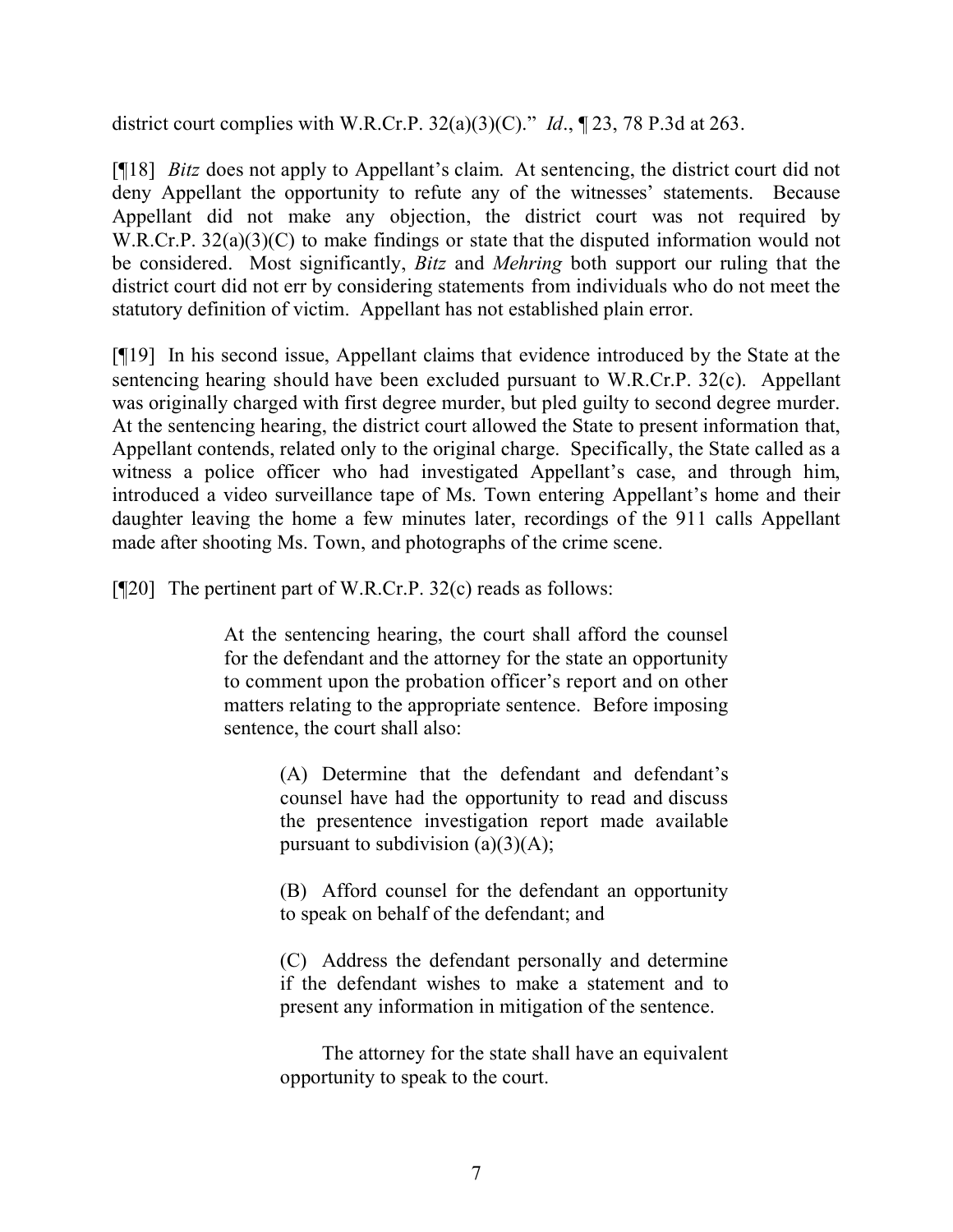Appellant asserts that because this rule allows the State to "comment upon the probation officer's report," the State's comments should be limited to matters included in the presentence report. He contends that the rule allows the State to "speak" to the court, but not to provide additional evidence as it did in his case. Appellant did not object to the detective's testimony, and he stipulated to the receipt into evidence of the exhibits offered by the State. Accordingly, we apply the plain error standard of review. *Joreski*, ¶ 11, 288 P.3d at 416.

[¶21] Appellant's claim is unsupported by the language of W.R.Cr.P. 32(c). He contends that the State is limited to commenting on the contents of the presentence report, and to speaking to the court without providing additional evidence. However, the rule allows comment on "the probation officer's report *and on other matters* relating to the appropriate sentence." (Emphasis added.) The rule also provides that the defendant may "present any information in mitigation of the sentence," and that the State "shall have an equivalent opportunity to speak to the court." The language of the rule does not limit the State's presentation as Appellant claims.

[¶22] Moreover, Appellant's claim that W.R.Cr.P. 32 limits the information a court may consider is contrary to our consistent statements that a court has discretion to consider a wide variety of information to help determine an appropriate sentence. *Mehring*, 860 P.2d at 1116 ("[T]he trial court, in exercising its discretion, may consider a broad range of reports and information."); *Bitz*, ¶ 23, 78 P.3d at 263 ("[T]he district court may consider uncharged crimes and other evidence from the PSI so long as the defendant is allowed the opportunity to deny, dispute, or disprove such evidence."). *See also Christy v. State*, 731 P.2d 1204, 1205 (Wyo. 1987) ("We . . . do not deny the right to the sentencing judge to consider fairly the entire course of events as related to the character of the defendant."); *Hedge v. State*, 696 P.2d 51, 53 (Wyo. 1985) ("Thus, when determining initially whether the State's penological interests require imposition of a term of imprisonment, the sentencing court can consider the entire background of the defendant, including his employment history and financial resources.").

[¶23] Other jurisdictions allow courts to consider a broad range of information when sentencing a defendant. In federal courts, as one often-cited treatise explains:

> The traditional policy regarding the range and nature of the information that may be considered by a sentencing judge is succinctly stated in 18 U.S.C.A. § 3661:

> > No limitation shall be placed on the information concerning the background, character, and conduct of a person convicted of an offense which a court of the United States may receive and consider for the purpose of imposing an appropriate sentence.